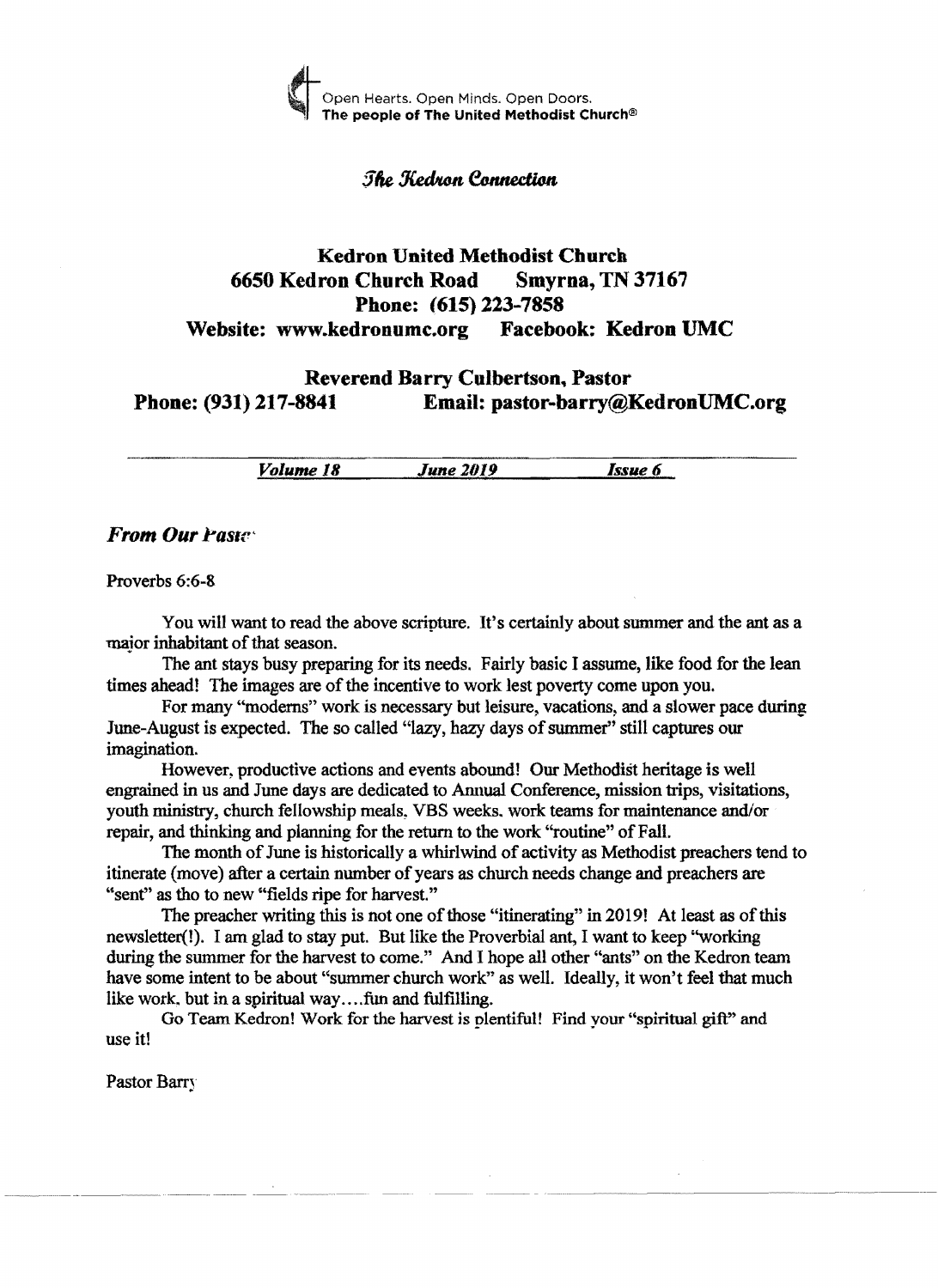







# **June Calendar**

Saturday, June 1:<br> $\text{3:00 a.m.}$  M Men's Breakfast Sunday, June 2: Ascension Sunday<br>8:45 a.m. Sund 8:45 a.m. Sunday School<br>9:30 a.m. Worship Servic Worship Service Tuesday, June 4: 9:30 a.m. Bible Study Wednesday, June 5:<br>6:30 p.m. Fello Fellowship Supper Sunday, June 9: Pentecost<br>8:45 a.m. Sunday School 9:30 a.m. Worship Service Tuesday. June 11:<br>9:30 a.m. Bi Bible Study Wednesday, June 12-Friday, June 14 TN Annual Conf.. Brentwood UMC Sunday, June 16 Trinity Sunday Father's Day<br>8:45 a.m. Sunday School 9:30 a.m. Worship Service Tuesday, June 18: 9:30 a.m. Bible Study Sunday, June 23 : 8:45 a.m. Sunday Schoo1 9:30 a.m. Worship Service 10:30 a.m. July newsletter information due. Email:

Monday. June 24: 6:30 p.m. Rutherford Co. Laity at Haynes Chapel UMC Tuesday, June 25:<br>9:30 a.m. Bibl **Bible Study** Sunday, June 30:<br>8:45 a.m. Su Sunday School 9:30 a.m. Worship Service

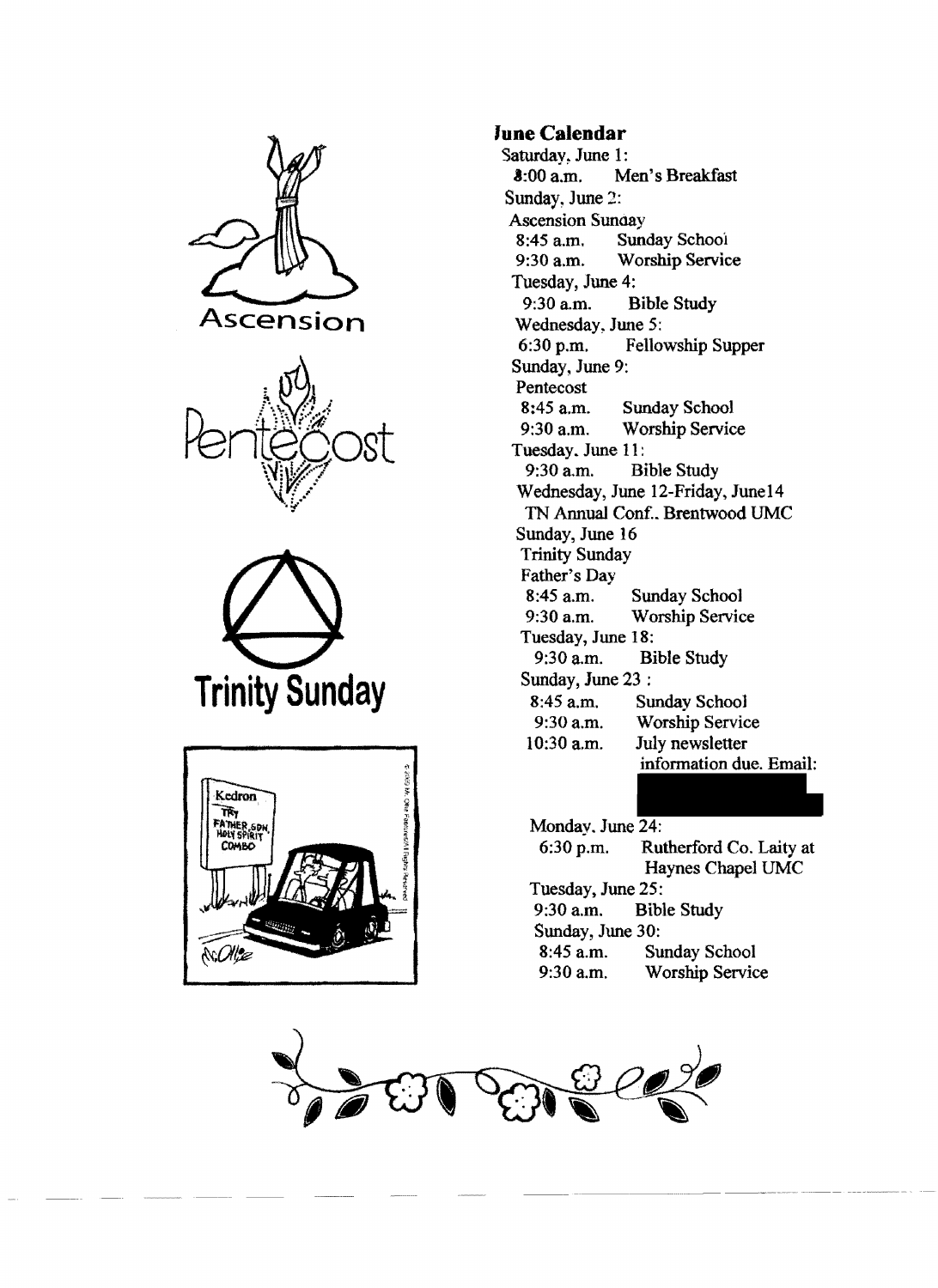## Men's Breakfast

The Men's Breakfast will be Saturday, June 1. Breakfast will be served at 8:00 a.m. in the fellowship hall. This will be a. time of good fellowship and good food.

#### Fellowship Supper

Our June Covered-dish Fellowship Supper will be Wednesday, June 5. This will be a pasta meal: pasta, salad, bread, dessert or anything else you want to bring. We hope you can join us.

#### Youth

Our Youth Faith Fonnation study group is active. There are several participants. Watch for news of their activities.

#### Bible Study

The Bible Study led by Rev. Travis Perry continues. The group will meet at his home on Tuesdays at 9:30 a.m. The address is 1215 Ledbury Dr., Smyrna.

#### Thank You

Thanks to Delann Dunbar for writing and directing our Mother's Day program. Thanks also to those who participated. The program was truly a creative honoring of mothers.

## Bucket Offerings

In June our bucket offerings at Sunday morning worship will be donated to the Salvation Army.

# Food Bank

You may bring food donations for the local food bank on the first and second Sundays of the month. Place the donations on the pew in the narthex. The food will be delivered to the food bank. The suggested item for June is peanut butter. All non-perishable foods are accepted and appreciated.

# Tennessee Annual Conference

i'he 2019 Conference will meet June 12-14 at Brentwood UMC. The delegate for our charge will be Bill Smith from Lock's Memoria UMC as Danny Fraley from Kedron was the delegate in 2018. Larry Fraley will be an at-large delegate for our district. If you are interested in attending any sessions, see Pastor Barry for the schedule. Let's be in prayer for our clergy and lay delegates as they attend various meetings and vote.

#### Laity

The Rutherford County Laity Fellowship will meet on June 24 at Haynes Chapel UMC. The church address is 5935 Woodbury Rd., Murfreesboro. The meeting will begin at 6:30 p.m. with dinner.

## From Which Psalm?

"For the Lord is good; his steadfast love endures forever, and his faithfulness to all generations."

**NRSV** 

Isaiah 12:3-5 was the May newsletter quotation.

## Happy Birthday to:

| <b>Larry Fraley</b>          | June 8  |      |   |
|------------------------------|---------|------|---|
| Miranda Fraley Rhodes        | June 12 |      |   |
| Arnold Alexander             | June 14 |      |   |
| Ernestine Clark Tune 22      |         |      |   |
| <b>Tyler Patterson</b>       | June 25 |      |   |
| Jayden Fraley                | June 27 |      |   |
| Delann Dunbar                | June 29 |      |   |
| <b>Happy Anniversary to:</b> |         |      |   |
| Garry & Reba Lee Jackson     |         | June | 6 |
| $P_{2V}$ & Degree Lee        |         | مسدآ | 7 |

| Ray & Peggy Lee          | June 7  |
|--------------------------|---------|
| Arnold & Linda Alexander | June 12 |
| Wayne & Linda Lee        | June 13 |
| Robert & Deborah Kedell  | June 20 |
| David & Lynne Lee        | June 21 |
| Mike & Debbie Harris     | June 22 |